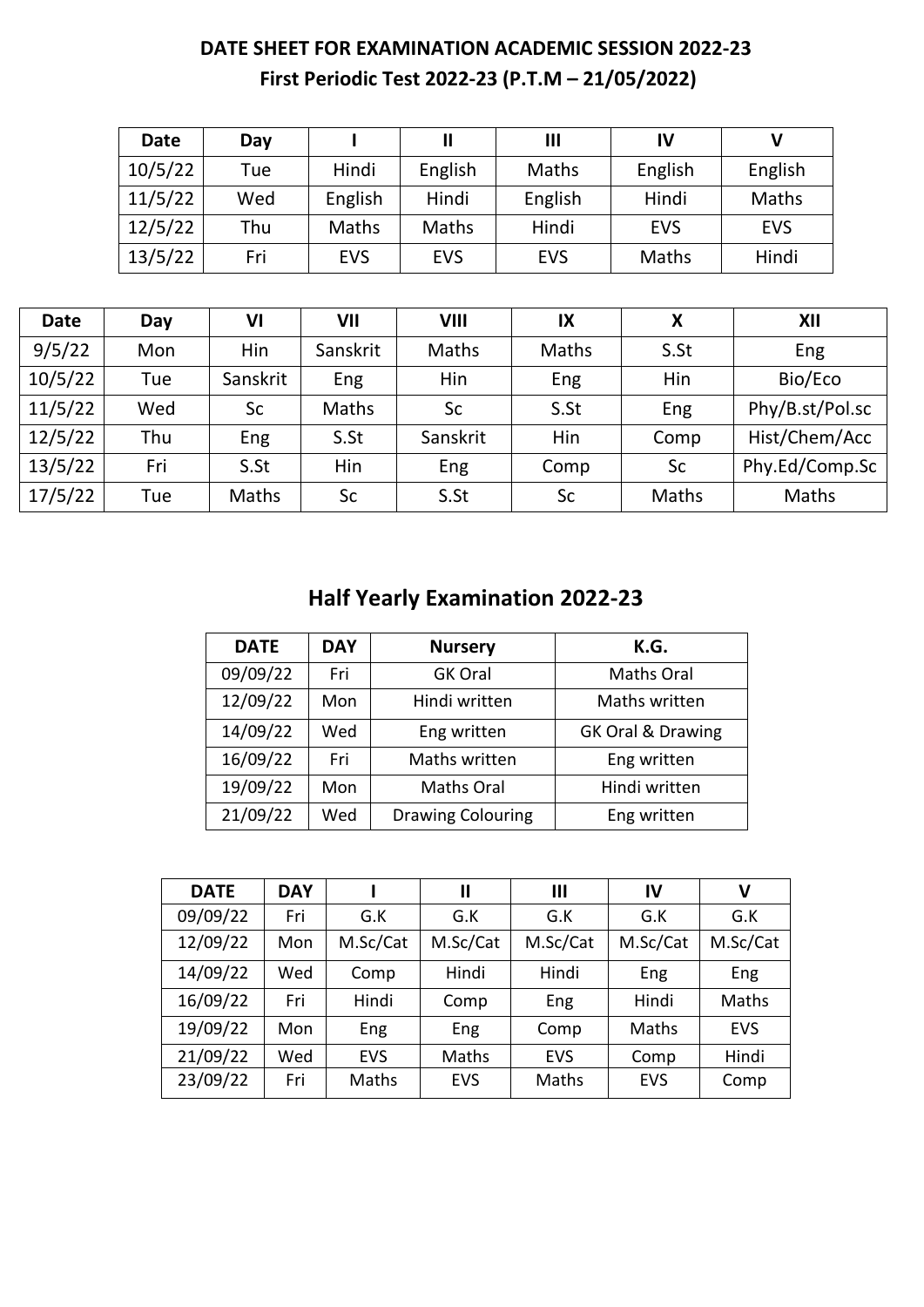| <b>DATE</b> | <b>DAY</b> | VI                       | VII     | VIII                         | IX                       | X                        | XI                       | XII                          |
|-------------|------------|--------------------------|---------|------------------------------|--------------------------|--------------------------|--------------------------|------------------------------|
| 07/09/22    | Wed        | Sansk                    | Sansk   | Sansk                        | $\overline{\phantom{a}}$ | $\overline{\phantom{a}}$ | $\overline{\phantom{a}}$ |                              |
| 08/09/22    | Thu        | G.K                      | G.K     | G.K                          | $\overline{\phantom{a}}$ | $\overline{\phantom{0}}$ | $\overline{\phantom{a}}$ |                              |
| 09/09/22    | Fri        | M.Sc/                    | M.Sc/   | M.Sc/                        | M.Sc/                    | M.Sc/                    | M.Sc/ Cate               | M.Sc/Cate                    |
|             |            | Cate                     | Cate    | Cate                         | Cate                     | Cate                     |                          |                              |
| 12/09/22    | Mon        | Eng                      | Maths   | S.St                         | Hindi                    | Science                  | Eco/Bio/Comp.Sc          | Eng                          |
| 14/09/22    | Wed        | Comp                     | Science | Hindi                        | Maths                    | Eng                      | Maths                    | <b>B.St/Chem</b>             |
| 16/09/22    | Fri        | Science                  | Hindi   | Maths                        | Eng                      | S.St                     | Acc/Phy                  | Phy. Edu                     |
| 19/09/22    | Mon        | S.St                     | Comp    | Eng                          | Science                  | Maths                    | Eng                      | Maths                        |
| 21/09/22    | Wed        | Maths                    | S.St    | Science                      | Comp                     | Hindi                    | -                        | Eco/Bio/ Comp.Sc             |
| 23/09/22    | Fri        | Hindi                    | Eng     | Comp                         | S.St                     | Comp                     | B.St/Chem                | Acc/Phy                      |
| 26/09/22    | Mon        | $\overline{\phantom{a}}$ | -       | $\qquad \qquad \blacksquare$ | $\overline{\phantom{a}}$ | $\blacksquare$           | Phy. Edu                 | $\qquad \qquad \blacksquare$ |

#### **Second Periodic Test 2022-23**

| <b>Date</b> | Day |              | 11           | $\mathbf{III}$ | <b>IV</b>  |            |
|-------------|-----|--------------|--------------|----------------|------------|------------|
| 13/12/22    | Tue | Hindi        | Eng          | Maths          | Eng        | Eng        |
| 14/12/22    | Wed | Eng          | Hindi        | Eng            | Hindi      | Maths      |
| 15/12/22    | Thu | <b>Maths</b> | <b>Maths</b> | Hindi          | <b>EVS</b> | <b>EVS</b> |
| 16/12/22    | Fri | <b>EVS</b>   | <b>EVS</b>   | <b>EVS</b>     | Maths      | Hindi      |

| <b>Date</b> |     | VI       | VII        | VIII     | IX    | XI              |
|-------------|-----|----------|------------|----------|-------|-----------------|
|             | Day |          |            |          |       |                 |
| 12/12/22    | Mon | Sanskrit | Maths      | Eng      | S.St  | Hist/Chem/Acc   |
| 13/12/22    | Tue | Eng      | <b>Hin</b> | S.St     | Hin   | Phy.Edu/Com.Sc  |
| 14/12/22    | Wed | Maths    | Eng        | Maths    | Maths | Eng             |
| 15/12/22    | Thu | Hin      | Sanskrit   | Hin      | Eng   | Maths           |
| 16/12/22    | Fri | Sc       | S.St       | Sc       | Sc    | Eco/Bio         |
| 17/12/22    | Sat | S.St     | Sc         | Sanskrit | Comp  | Phy/B.St/Pol.Sc |

### **Second Pre- Board Examination 2022-23**

| <b>DATE</b> | <b>DAY</b> | X                        | XII             |
|-------------|------------|--------------------------|-----------------|
| 09/01/23    | Mon        | S.St                     | Eco/Bio/Comp.Sc |
| 11/01/23    | Wed        | Eng                      | Maths           |
| 13/01/23    | Fri        | Maths                    | Acc/Phy         |
| 16/01/23    | Mon        | Science                  | Eng             |
| 18/01/23    | Wed        | Hindi                    | -               |
| 20/01/23    | Fri        | Comp                     | B.St/Chem       |
| 23/01/23    | Mon        | $\overline{\phantom{a}}$ | Phy. Edu        |